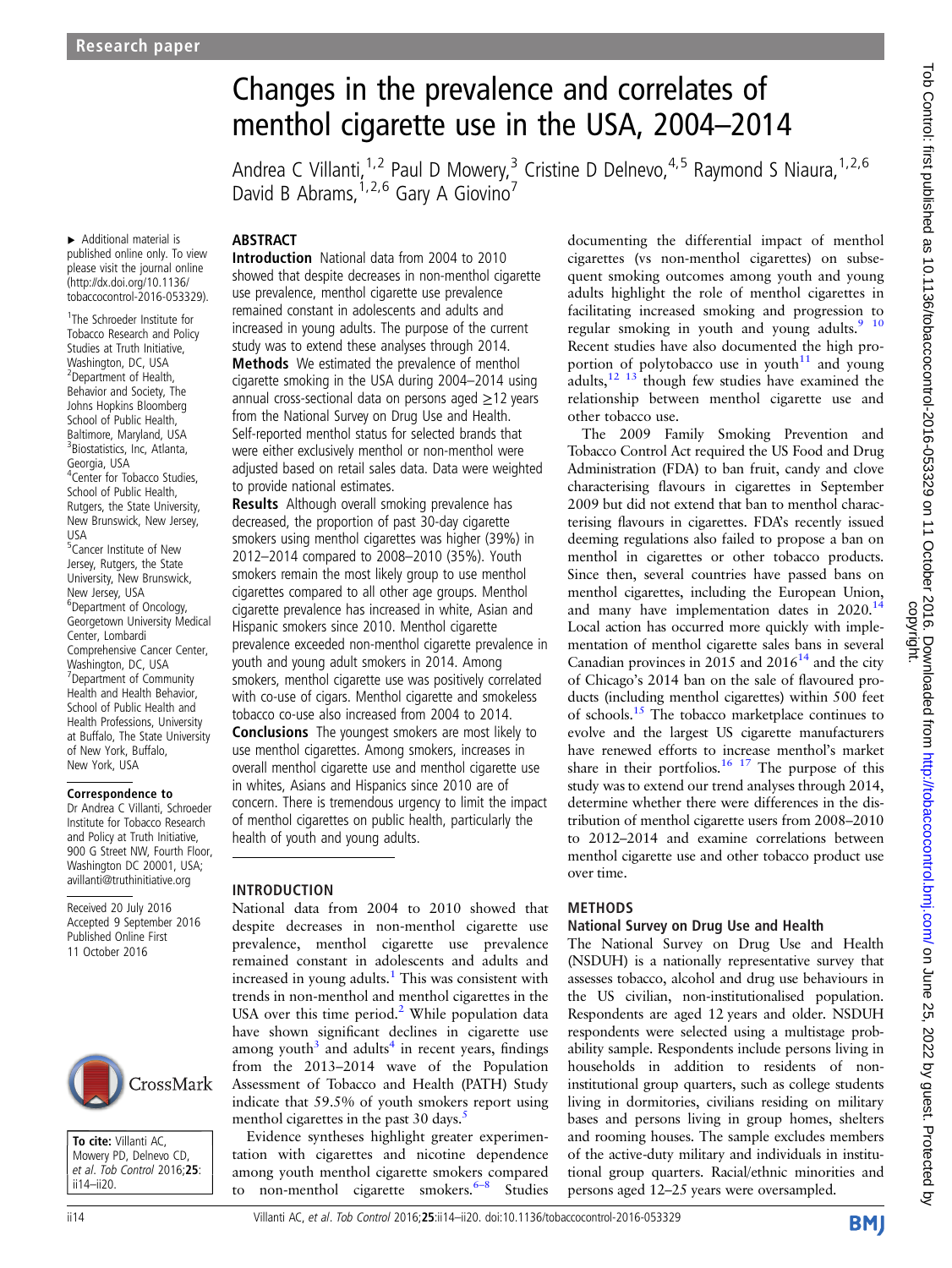Cross-sectional surveys were administered annually from 2004 to 2014. Most interviews were conducted in the respondents' homes by trained interviewers. To increase measurement accuracy, drug use questions—including tobacco questions were administered by audio computer-assisted self-interviews (A-CASI). The overall response rate from 2004 to 2014 ranged from 58.3% to 70.0%.

#### Measures

Current cigarette smoking in the NSDUH was assessed by asking respondents who had ever smoked whether they had smoked part or all of a cigarette in the previous 30 days. Those who responded affirmatively were subsequently asked to report the brand of cigarettes they smoked most often. They were able to select and verify their usual brand from 2 lists with a total of 57 (60 in 2004) brand names that were presented on-screen. Once respondents selected and verified one of the brands on the screen, they were subsequently asked, "Were the <CIGFILL> cigarettes you smoked during the past 30 days menthol?" (note: '<CIGFILL>' was replaced by the computer programme with the name of the brand the respondent had previously reported and verified as having smoked most often). In 2014, ∼94% of smokers selected a brand from the lists offered. The remaining 6% were asked, "Were the cigarettes you smoked during the past 30 days menthol?"

Owing to concerns about misclassification, especially among adolescents, we examined Nielsen market scanner data to classify major brands for which at least 99% of sales were menthol or non-menthol. Incorporating a method of Hersey et  $al$ ,  $18$ if a respondent reported usually smoking Kool and also reported on the menthol question that the usual brand was nonmenthol, the respondent's response to the menthol variable question was recoded as menthol. A similar adjustment was made for exclusively non-menthol brands.

Analyses used imputed values for age, gender, race and income available in the data sets. To aid comparison with our previous analyses,<sup>[1](#page-6-0)</sup> age was categorised as  $12-15$ ,  $16-17$ ,  $18-$ 21, 22–25, 26–34 and 35 years and older. For estimating trends in menthol prevalence over time, age categories were collapsed into three groups: 12–17, 18–25 and 26 years and older. Race/ethnicity was grouped into Hispanic, non-Hispanic white, non-Hispanic black, non-Hispanic Asian, non-Hispanic more than one race and non-Hispanic other. Total family income was separated into three groups: <US\$10 000–US \$29 999, US\$30 000—\$74 999 and US\$75 000 or more. Number of days smoked per month among past 30-day smokers was categorised as 1–5, 6–29 and 30 days. Past 30-day cigar use was ascertained by the question: "During the past 30 days, that is, since [DATEFILL], on how many days did you smoke part or all of a cigar?" Past 30-day use of snuff was measured by the item: "During the past 30 days, that is, since [DATEFILL], on how many days did you use snuff?" Similar item wording was used to measure past 30-day use of chewing tobacco: "During the past 30 days, that is, since [DATEFILL], on how many days did you use chewing tobacco?" We combined use of snuff and/or chewing tobacco into one variable measuring past 30-day use of smokeless tobacco. Data were missing for fewer than 2% on tobacco use items across all NSDUH waves.

#### Statistical analyses

Three types of analyses were carried out. For assessing changes in use of menthol cigarettes between 2008–2010 and 2012– 20[1](#page-6-0)4, we duplicated table 1 in Giovino et  $al$ .<sup>1</sup> For this phase of the analysis, NSDUH cross-sectional surveys administered annually from 2008 to 2010 were combined for analysis, as were annual surveys conducted from 2012 to 2014. Brand choices for 2008–2010 respondents were adjusted for 100% menthol based on 2012–2014 sales data. This provided comparisons

Table 1 Prevalence (%) of menthol cigarette use among past 30-day smokers, by age and gender, race/ethnicity, household income and the number of days smoked/month in the USA, 2008-2010 and 2012–2014

|                                                                                                                                                                                                                                  |                 | 2008-2010 |           |           |           |       |                 |           | 2012-2014 |           |           |       |  |  |
|----------------------------------------------------------------------------------------------------------------------------------------------------------------------------------------------------------------------------------|-----------------|-----------|-----------|-----------|-----------|-------|-----------------|-----------|-----------|-----------|-----------|-------|--|--|
|                                                                                                                                                                                                                                  | <b>All Ages</b> | $12 - 17$ | $18 - 25$ | $26 - 34$ | $35 - 49$ | $50+$ | <b>All Ages</b> | $12 - 17$ | $18 - 25$ | $26 - 34$ | $35 - 49$ | $50+$ |  |  |
| Overall                                                                                                                                                                                                                          | 34.7            | 52.5      | 43.6      | 34.6      | 30.3      | 30.6  | 38.8            | 53.9      | 50.0      | 43.9      | 32.3      | 32.9  |  |  |
| Gender                                                                                                                                                                                                                           |                 |           |           |           |           |       |                 |           |           |           |           |       |  |  |
| Male                                                                                                                                                                                                                             | 30.9            | 49.8      | 40.6      | 32.5      | 24.9      | 25.6  | 34.8            | 50.8      | 45.9      | 39.8      | 29.2      | 26.7  |  |  |
| Female                                                                                                                                                                                                                           | 39.1            | 55.5      | 47.4      | 37.3      | 36.3      | 35.7  | 43.5            | 57.6      | 55.9      | 49.3      | 35.9      | 39.1  |  |  |
| Race/Ethnicity                                                                                                                                                                                                                   |                 |           |           |           |           |       |                 |           |           |           |           |       |  |  |
| Non-Hispanic white                                                                                                                                                                                                               | 25.6            | 49.5      | 36.1      | 23.6      | 20.0      | 22.5  | 28.9            | 51.6      | 41.7      | 33.4      | 20.9      | 24.0  |  |  |
| Non-Hispanic black                                                                                                                                                                                                               | 86.0            | 74.2      | 85.7      | 91.3      | 89.0      | 80.4  | 84.6            | 71.3      | 84.3      | 90.5      | 87.2      | 79.8  |  |  |
| Non-Hispanic other                                                                                                                                                                                                               | 45.1            | 56.0      | 56.1      | 38.7      | 48.5      | 31.6  | 46.7            | 52.6      | 54.4      | 51.6      | 41.9      | 41.8  |  |  |
| Non-Hispanic Asian                                                                                                                                                                                                               | 30.3            | 58.5      | 48.1      | 27.0      | 24.9      | 17.0  | 38.0            | 39.5      | 54.3      | 42.5      | 25.2      | 27.4  |  |  |
| Non-Hispanic more than one race                                                                                                                                                                                                  | 41.1            | 54.8      | 50.2      | 30.4      | 47.5      | 33.7  | 38.1            | 57.4      | 57.5      | 52.5      | 30.0      | 23.7  |  |  |
| Hispanic                                                                                                                                                                                                                         | 37.1            | 53.3      | 45.4      | 40.0      | 31.2      | 26.8  | 46.9            | 56.7      | 57.5      | 51.2      | 41.7      | 33.0  |  |  |
| Household income                                                                                                                                                                                                                 |                 |           |           |           |           |       |                 |           |           |           |           |       |  |  |
| <us\$10 (including="" 000="" 999<="" loss)-us\$29="" td=""><td>38.6</td><td>53.1</td><td>43.8</td><td>42.4</td><td>36.7</td><td>32.1</td><td>43.7</td><td>54.3</td><td>50.8</td><td>51.0</td><td>39.2</td><td>37.0</td></us\$10> | 38.6            | 53.1      | 43.8      | 42.4      | 36.7      | 32.1  | 43.7            | 54.3      | 50.8      | 51.0      | 39.2      | 37.0  |  |  |
| US\$30 000-US\$74 999                                                                                                                                                                                                            | 33.2            | 53.3      | 43.4      | 32.8      | 27.9      | 30.2  | 37.2            | 57.0      | 49.9      | 42.1      | 30.7      | 30.7  |  |  |
| US\$75 000 or more                                                                                                                                                                                                               | 30.5            | 50.9      | 43.3      | 24.8      | 25.8      | 28.4  | 32.1            | 48.7      | 48.2      | 33.8      | 24.9      | 28.3  |  |  |
| Number of days smoked per month (days)                                                                                                                                                                                           |                 |           |           |           |           |       |                 |           |           |           |           |       |  |  |
| $1 - 5$                                                                                                                                                                                                                          | 37.7            | 51.2      | 40.8      | 32.4      | 33.4      | 39.1  | 41.4            | 55.3      | 50.0      | 42.3      | 34.3      | 32.3  |  |  |
| $6 - 29$                                                                                                                                                                                                                         | 40.5            | 55.5      | 45.2      | 37.7      | 36.8      | 38.6  | 45.7            | 55.7      | 52.4      | 49.0      | 41.1      | 39.2  |  |  |
| 30                                                                                                                                                                                                                               | 31.8            | 50.5      | 44.0      | 34.1      | 27.7      | 27.7  | 35.4            | 48.5      | 48.3      | 42.2      | 29.3      | 31.2  |  |  |

Source: National Survey on Drug Use and Health. Self-reported menthol status was adjusted if necessary using retail checkout scanner data. Sample size=35 320. Bolded percentages indicate statistically significant change from 2008–2010 to 2012–2014 (p<0.05).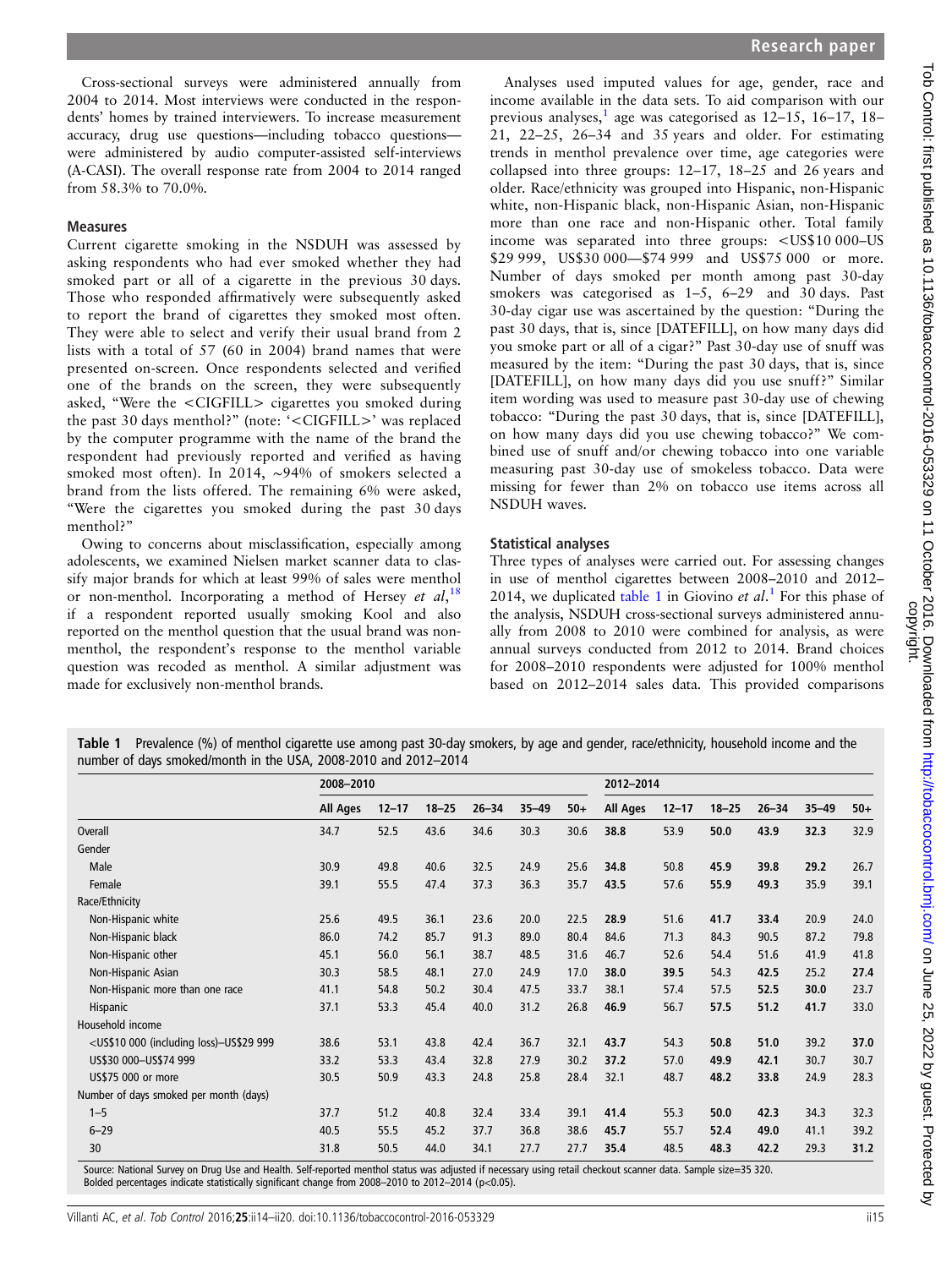between time periods in the prevalence of use of menthol cigarettes. Multivariable logistic models were used to estimate odds ratios (ORs) of menthol cigarette use among past 30-day cigarette smokers, adjusted for age, gender, race/ethnicity, income and number of days smoked; listwise deletion was used to handle respondents with item-level missing data.

Next, we estimated time trends in the use prevalence of menthol and non-menthol cigarettes. Annual prevalence estimates for the use of each type of cigarette were calculated for 2004 to 2014. Regression lines were fitted to the prevalence estimates using piecewise linear regression $19$  in which the dependent variable was the annual prevalence estimates. Differences in the variances of the annual prevalence estimates were accounted for using weighted regression. Separate lines were fitted for menthol and non-menthol prevalence by age (12–17, 18–25 and 26 years and older). An inflexion point was included that allowed the slopes of the lines to change at year 2010 based on visual examination of the raw data, the last year of our previous analyses and the first full year in which other flavoured cigarettes were no longer on the market. Statistical tests were carried out to assess differences in the slopes of menthol and non-menthol regression lines and, within each type of cigarette, differences in slopes between two time periods: 2004–2010 and 2010–2014.

The third analysis investigated the use of cigars and smokeless tobacco among past 30-day cigarette smokers. Prevalence estimates for past 30-day cigar and smokeless tobacco use were compared for past 30-day menthol and non-menthol cigarette smokers by gender and age. Multivariable logistic models were used to estimate ORs for cigar and smokeless tobacco use between menthol and non-menthol cigarette smokers, adjusted for gender and age. For this analysis, NSDUH annual surveys were combined into three time periods: 2004–2007, 2008– 2011 and 2012–2014. Changes over time in the odds of smoking cigars or using smokeless tobacco for menthol cigarette smokers compared with non-menthol cigarette smokers were also assessed. The top brands of cigars and smokeless used by menthol and non-menthol cigarette smokers were identified.

SAS V.9.4 was used for all analyses. The SAS survey procedures took into account NSDUH's complex survey design. Survey weights were used to adjust for different probabilities of selection and for non-response, producing estimates representative of the US population.

# RESULTS

### Change in prevalence of use of menthol cigarettes between 2008–2010 and 2012–2014

Table 1 compares the prevalence of use of menthol cigarettes among past 30-day smokers between two time periods: 2008–2010 and 2012–2014. Overall, the percentage of menthol cigarette smokers increased 4.1 percentage points between 2008–2010 and 2012–2014. Menthol prevalence increased for all age groups. The largest increase (9.3 percentage points) occurred among smokers aged 26–34 years. Youth smokers aged 12–17 years were more likely to use menthol cigarettes than smokers in any other age group in both time periods. This was true for male and female smokers.

By race, black smokers continued to smoke menthol cigarettes at higher rates than smokers of any other race. However, from 2008–2010 to 2012–2014, the prevalence of menthol cigarette use in black smokers declined 1.4 percentage points. This decline in menthol use occurred among black smokers of all ages, ranging from 0.6 percentage points among those ages 50 years and older to 2.9 percentage points among those who

were 12–17 years old. In comparison to black smokers, white, Hispanic, Asian and non-Hispanic other races increased use of menthol cigarettes. The largest increase was found among Hispanic smokers. Overall, between 2008–2010 and 2012– 2014 the percentage of Hispanic smokers using menthol cigarettes rose 9.8 percentage points. The next largest increase was found for Asian smokers for which the menthol prevalence increased 7.7 percentage points. White smokers also increased the use of menthol cigarettes by 3.4 percentage points between 2008–2010 and 2012–2014. The largest increase was found among white smokers aged 26–34 years where the menthol percentage increased 9.8 percentage points.

## Multivariable analyses

Online [supplementary table S1](http://dx.doi.org/10.1136/tobaccocontrol-2016-053329) presents the adjusted odds of menthol cigarette use among past 30-day smokers. Consistent with our earlier analyses, the odds of menthol cigarette use are at least three times higher among the youngest smokers (ages 12–15 and 16–17) compared to smokers aged 35 and above. Female and black smokers remained significantly more likely to smoke menthol cigarettes than male and white smokers, respectively. Higher use of menthol cigarette use in women held for blacks and whites when examined separately, with the female/ male difference in menthol prevalence being more pronounced for whites  $(OR=1.8; p<0.01)$  than for blacks  $(OR=1.4;$ p<0.05; see online [supplementary table S2\)](http://dx.doi.org/10.1136/tobaccocontrol-2016-053329). There were no differences in the odds of menthol cigarette use among smokers by income, but menthol cigarette smokers were significantly less likely to smoke infrequently  $(1-5)$  days per month) than nonmenthol cigarette smokers (OR=0.90; p<0.05).

## Trends in the prevalence of use of menthol compared with non-menthol cigarette use 2004–2014

[Figure 1](#page-3-0)A–C and tables 2 and 3 show estimated time trends in the prevalence of using menthol and non-menthol cigarettes in the full sample from 2004 to 2014 using piecewise linear regression. Two straight lines with intersection at year 2010 were fitted to each time series for menthol and non-menthol cigarette prevalence. Separate lines were estimated for each age group. Note that the denominator here is all individuals in the relevant age groups, not just cigarette smokers. The fit of the piecewise linear regression models was adequate for menthol and nonmenthol trends in all three age groups. Non-menthol prevalence decreased over time for all three age groups and both time periods. The non-menthol prevalence slope decreased most quickly among 18–25 year-olds in the 2004–2010 time period. Menthol prevalence increased among 18–25 year-olds in the first time period (0.5 percentage points per year;  $p < 0.01$ ) and among persons aged 26 years and older in the second time period (0.1 percentage points per year;  $p < 0.05$ ).

In 2004, 4.9% of youth smoked menthol cigarettes and this prevalence declined to 2.5% in 2014 (fi[gure 1A](#page-3-0)). The rate of decline was significantly greater after 2010 ( $p < 0.01$ ; table 2). Similarly, non-menthol smoking declined among youth, from 6.3% in 2004 to 2.2% in 2014. The slopes of the non-menthol lines were not significantly different between 2004–2010 and 2010–2014. The slopes of the non-menthol and menthol lines were significantly different during 2004–2010 (table 3; p<0.01). After 2010, the menthol and non-menthol prevalence lines declined at about the same rates ( $p=0.08$ ). By 2014, smoking rates among youth were low and about the same for menthol and non-menthol cigarette smoking.

Among young adults aged 18–25 years, non-menthol smoking prevalence declined over the study period, from 26.9% in 2004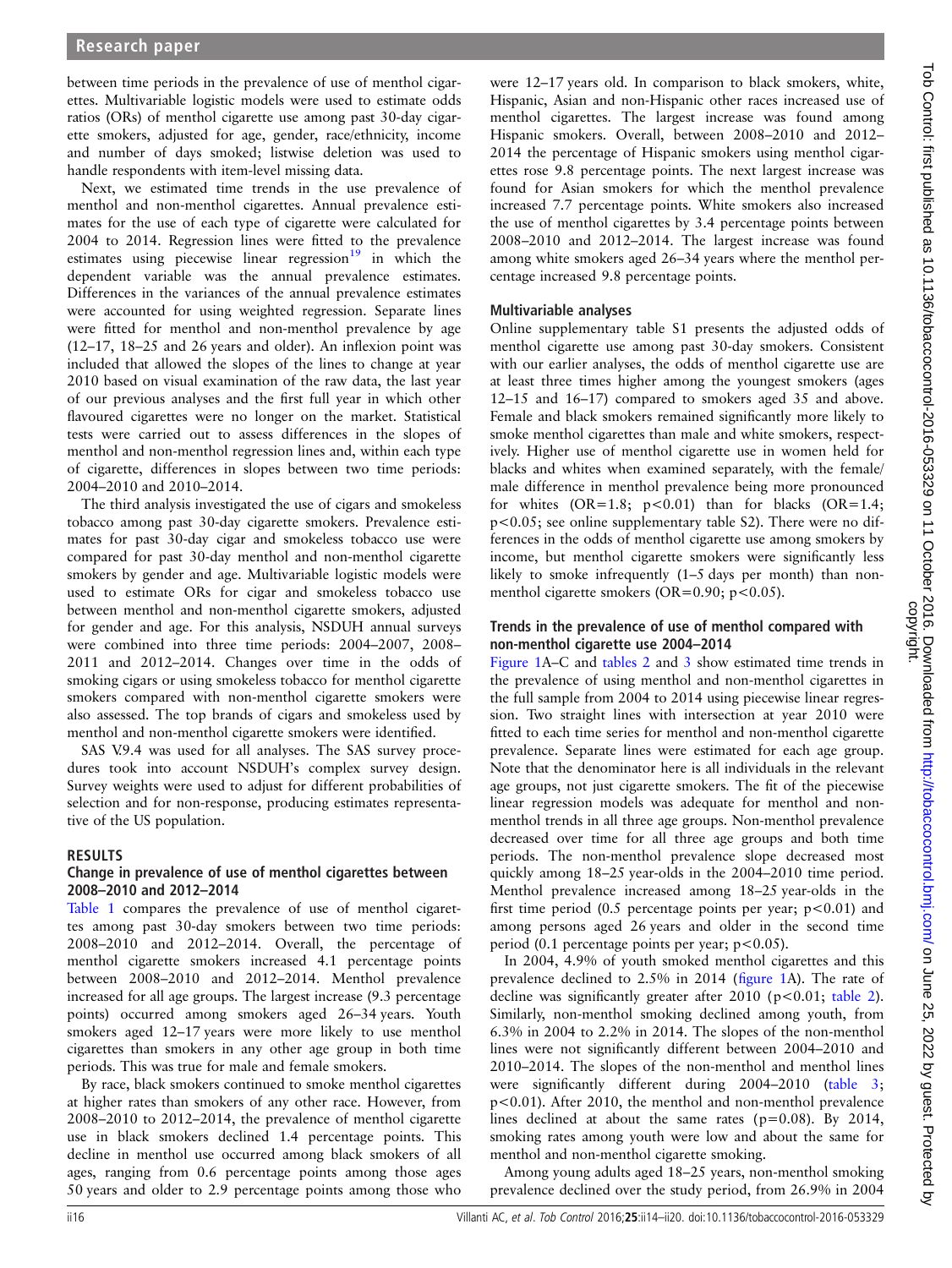<span id="page-3-0"></span>



Figure 1 Trends in the prevalence of menthol and non-menthol cigarette smoking (%) by age in the US population, National Survey on Drug Use and Health, 2004–2014.

to 14.0% in 2014 (figure 1B). From 2004 to 2010, the rate of decline was about 1.5 percentage points per year. After 2010, the decline lessened to about 1 percentage point per year. The rates of decline were statistically significant for both time periods  $(p<0.01)$ , and the change in slopes at 2010 was statistically significant (table 2;  $p < 0.05$ ). Menthol smoking prevalence among persons aged 18–25 years increased at a rate of about 0.5 percentage points per year during 2004–2010. After 2010, menthol prevalence declined at about 0.2 percentage points per year. The change in slopes across the two time points was statistically significant ( $p$ <0.01). The slopes of the non-menthol and menthol

lines were significantly different during 2004–2010 (Table 3; p<0.01), and they were significantly different after 2010 (p<0.01). Although menthol prevalence at the beginning of the time series was lower than non-menthol prevalence, by 2014, menthol prevalence was higher.

Among adults aged 26 and older, menthol prevalence was constant during 2004–2010 and increased slowly (slope=0.1 percentage points per year; p<0.05) after 2010 (figure 1C). Non-menthol prevalence decreased over the entire study period though the non-menthol slopes were not significantly different between time periods (table 2). The slopes of the non-menthol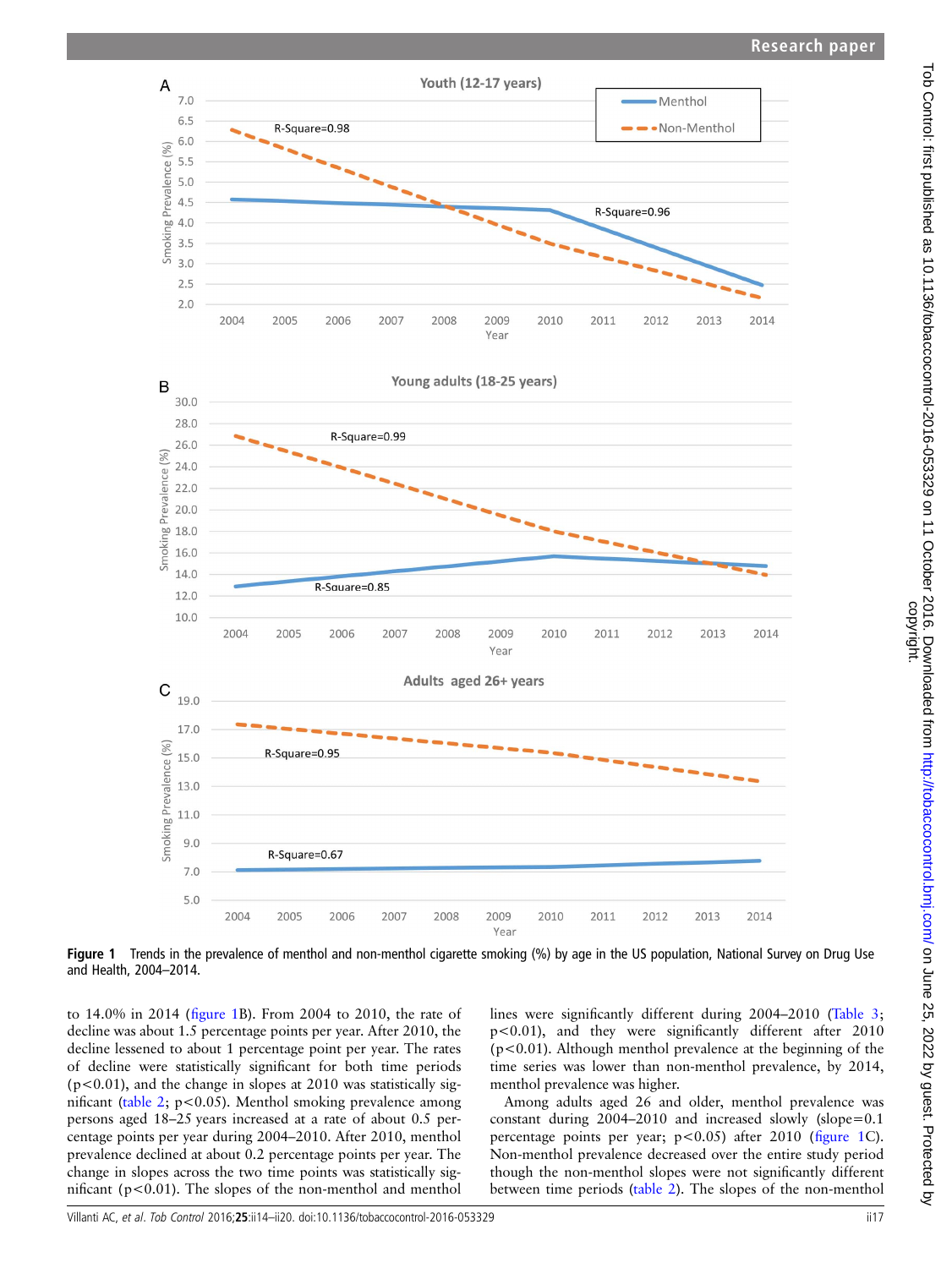Table 2 Estimated trends\* in the prevalence of cigarette smoking by type of cigarette and age, 2004–2014

|                 |                 |      |      | <b>Estimated slopes‡</b> |         | Test for difference in slopes |         |                        |  |  |
|-----------------|-----------------|------|------|--------------------------|---------|-------------------------------|---------|------------------------|--|--|
|                 | Prevalence (%)t |      |      | 2004-2010                |         | 2010-2014                     |         | 2004-2010 vs 2010-2014 |  |  |
|                 | 2004            | 2010 | 2014 | Slope                    | p Value | Slope                         | p Value | p Value                |  |  |
| $12-17$ years   |                 |      |      |                          |         |                               |         |                        |  |  |
| Menthol         | 4.6             | 4.3  | 2.5  | $-0.04$                  | 0.28    | $-0.46$                       | < 0.01  | < 0.01                 |  |  |
| Non-menthol     | 6.3             | 3.5  | 2.2  | $-0.46$                  | < 0.01  | $-0.33$                       | < 0.01  | 0.13                   |  |  |
| $18 - 25$ years |                 |      |      |                          |         |                               |         |                        |  |  |
| Menthol         | 12.9            | 15.7 | 14.8 | 0.47                     | < 0.01  | $-0.23$                       | 0.13    | < 0.01                 |  |  |
| Non-menthol     | 26.9            | 18.0 | 14.0 | $-1.48$                  | < 0.01  | $-1.01$                       | < 0.01  | < 0.05                 |  |  |
| $26+$ years     |                 |      |      |                          |         |                               |         |                        |  |  |
| Menthol         | 7.1             | 7.3  | 7.8  | 0.04                     | 0.28    | 0.11                          | < 0.05  | 0.34                   |  |  |
| Non-menthol     | 17.4            | 15.4 | 13.4 | $-0.33$                  | < 0.01  | $-0.50$                       | < 0.01  | 0.26                   |  |  |

\*Time trends estimated using piecewise linear regression with one inflexion point at year 2010.

†Prevalence estimates are predicted from model.

‡Slopes measure the percentage point change in prevalence per year. Bolded slopes indicate statistically significant change between 2004 and 2010 and 2010–2014 (p<0.05).

and menthol lines were significantly different during 2004– 2010 and after 2010 (table 3; both  $p < 0.01$ ).

## Past 30-day use of cigars and smokeless tobacco among smokers of menthol cigarettes

Past 30-day use of cigars varied by menthol cigarette use status (table 4). Cigars included big cigars, cigarillos and little cigars, flavoured and non-flavoured. In order to assess changes over time, the total time series was separated into three periods: 2004–2007, 2008–2011 and 2012–2014. Over all three time periods, the prevalence of cigar use among menthol cigarette users remained approximately the same. However, menthol cigarette smokers were more likely to use cigars than non-menthol cigarette smokers. In 2012–2014, ∼12.9% of menthol cigarette smokers used cigars compared with 10.6% of non-menthol cigarette smokers. This difference was statistically significant for all three time periods. Higher cigar prevalence was seen for male and female menthol cigarette smokers compared to non-menthol cigarette smokers. Online [supplementary table S3](http://dx.doi.org/10.1136/tobaccocontrol-2016-053329) shows the cigar brand smoked most often by past 30-day cigar users, by cigarette menthol smoking. Black & Mild cigars were the most highly used among co-users of cigars and cigarettes, with higher prevalence of use among menthol cigarette smokers than non-menthol cigarette smokers across all time periods. In 2012–2014, 43.6% of menthol cigarette smokers who also used cigars preferred Black & Mild compared to 30.4% of non-menthol cigarette smokers.

Over all three time periods, use of smokeless tobacco increased from 3.3% to 5.0% in past 30-day menthol cigarette smokers and from 6.0% to 6.5% in past 30-day non-menthol cigarettes smokers (table 4). While the odds of using smokeless tobacco remained lower among menthol compared to nonmenthol cigarette smokers over time, the prevalence of smokeless use among menthol cigarette smokers approached that seen in non-menthol cigarette smokers in the 2012–2014 period  $(OR=0.8)$  compared to the earlier time points  $(OR=0.5)$  in 2004–2007 and OR=0.6 in 2008–2011). The higher smokeless tobacco prevalence among non-menthol cigarette smokers was observed for most age groups. Men who smoked non-menthol cigarettes used smokeless tobacco at higher rates than male menthol cigarette smokers. Approximately 6.2% of male menthol cigarette smokers used smokeless tobacco between 2004 and 2007. This prevalence increased to 9.4% in 2012– 2014 and was statistically significant ( $p$ <0.01). Among male non-menthol cigarette smokers, there was no statistically significant increase in smokeless use between 2004–2007 and 2012– 2014. Unlike cigars, there was not a consistent pattern of brand preference for smokeless products (see online [supplementary](http://dx.doi.org/10.1136/tobaccocontrol-2016-053329) [table S4\)](http://dx.doi.org/10.1136/tobaccocontrol-2016-053329). In 2004–2007, Skoal was the top smokeless brand identified by cigarette smokers and menthol cigarette smokers reported a higher prevalence of Skoal use than non-menthol cigarette smokers. In the latter two time periods, Grizzly became the top brand, with relatively equal proportions of menthol and non-menthol cigarette smokers using this brand.

# **DISCUSSION**

Findings from this study highlight five key points: first, although overall smoking prevalence has decreased, the prevalence of menthol cigarette use among past 30-day cigarette smokers

Table 3 Change in slopes of linear regression lines comparing rates of change in menthol and non-menthol smoking prevalence, by time period\*

|           |           | <b>Slopes</b>  |             | Difference in slopes  |                              |
|-----------|-----------|----------------|-------------|-----------------------|------------------------------|
| Age       |           | <b>Menthol</b> | Non-menthol | (Non-menthol-menthol) | p Value for different slopes |
| $12 - 17$ | 2004-2010 | $-0.04$        | $-0.46$     | $-0.42$               | < 0.01                       |
| $12 - 17$ | 2010-2014 | $-0.46$        | $-0.33$     | 0.13                  | 0.08                         |
| $18 - 25$ | 2004-2010 | 0.47           | $-1.48$     | $-1.94$               | < 0.01                       |
| $18 - 25$ | 2010-2014 | $-0.23$        | $-1.01$     | $-0.79$               | < 0.01                       |
| $26+$     | 2004-2010 | 0.04           | $-0.33$     | $-0.37$               | < 0.01                       |
| $26+$     | 2010-2014 | 0.11           | $-0.50$     | $-0.61$               | < 0.01                       |

\*Slopes measure the percentage point change in prevalence per year. Bolded p values indicate statistically significant difference between menthol and non-menthol cigarette smoking during the time period noted  $(p<0.05)$ .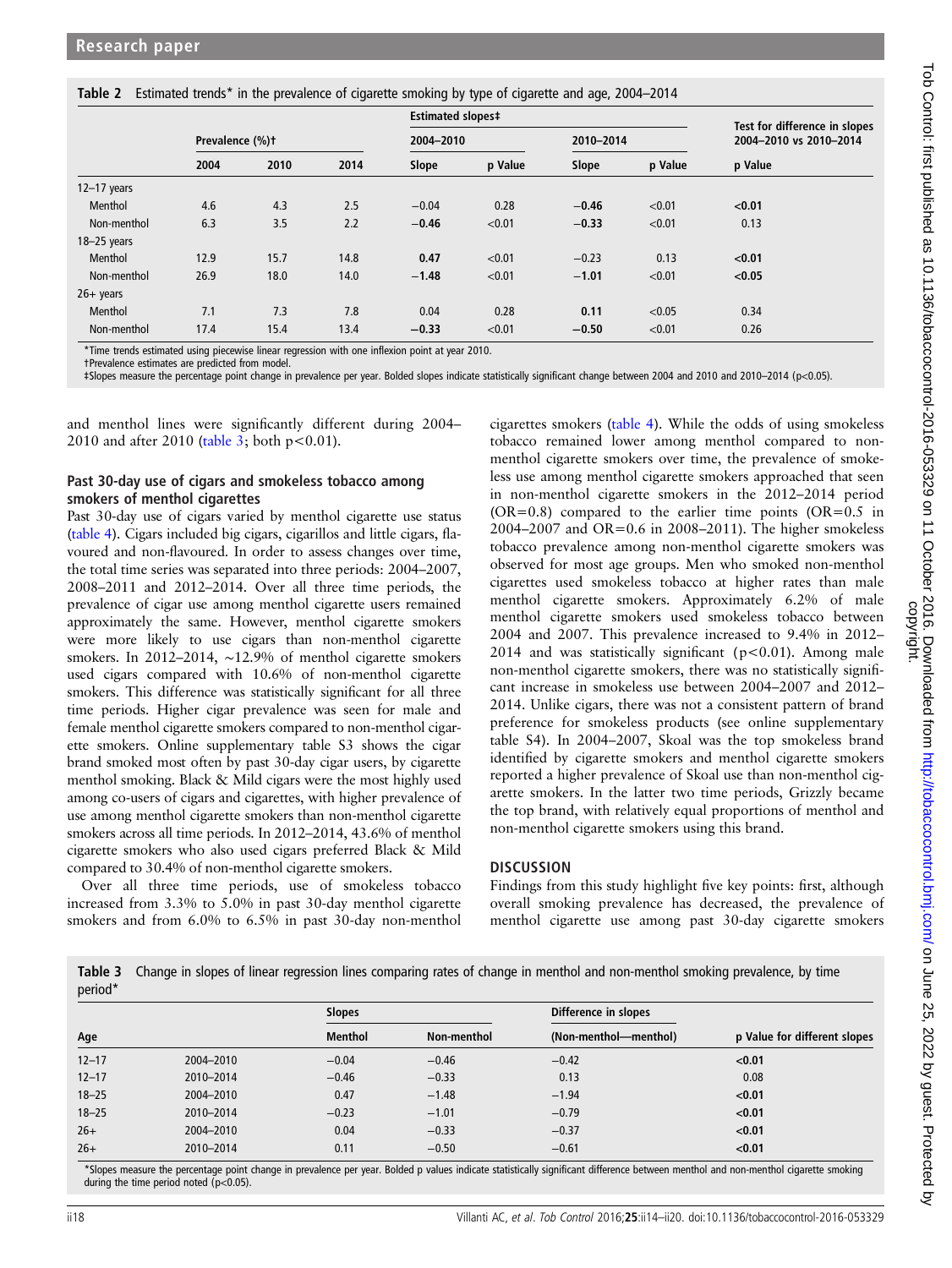Table 4 Past 30-day use (%) of cigars\* and smokeless† and non-menthol cigarette smokers, by gender and age, USA, 2004–2014

|           | 2004-2007 (N=57 451)     |                       |                                   |               |                         | 2008-2011 (N=53 961)  |                                   |        | 2012-2014 (N=35 296)    |                       |                                 |         |  |
|-----------|--------------------------|-----------------------|-----------------------------------|---------------|-------------------------|-----------------------|-----------------------------------|--------|-------------------------|-----------------------|---------------------------------|---------|--|
|           | <b>Menthol</b><br>smoker | Non-menthol<br>smoker | OR (menthol vs p<br>non-menthol‡) |               | Menthol<br>Value smoker | Non-menthol<br>smoker | OR (menthol vs p<br>non-menthol‡) |        | Menthol<br>Value smoker | Non-menthol<br>smoker | OR (menthol vs<br>non-menthol‡) | p Value |  |
| Overall   | 13.5                     | 11.5                  | 1.2                               | < 0.01        | 13.9                    | 10.7                  | 1.4                               | < 0.01 | 12.9                    | 10.6                  | 1.3                             | < 0.01  |  |
| Gender    |                          |                       |                                   |               |                         |                       |                                   |        |                         |                       |                                 |         |  |
| Male      | 20.6                     | 16.7                  | 1.3                               | < 0.01        | 20.6                    | 15.1                  | 1.5                               | < 0.01 | 19.5                    | 14.7                  | 1.4                             | < 0.01  |  |
| Female    | 7.0                      | 4.8                   | 1.5                               | < 0.01        | 7.9                     | 4.9                   | 1.7                               | < 0.01 | 6.8                     | 5.0                   | 1.4                             | < 0.01  |  |
| Age       |                          |                       |                                   |               |                         |                       |                                   |        |                         |                       |                                 |         |  |
| $12 - 17$ | 25.1                     | 27.8                  | 0.9                               | $< 0.05$ 26.7 |                         | 26.8                  | 1.0                               |        | $0.96$ 22.3             | 25.0                  | 0.9                             | 0.19    |  |
| $18 - 25$ | 23.3                     | 20.6                  | 1.2                               | $< 0.01$ 22.1 |                         | 19.7                  | 1.2                               | < 0.01 | 20.1                    | 20.1                  | 1.0                             | 0.99    |  |
| $26 - 34$ | 15.1                     | 12.0                  | 1.3                               | < 0.01        | 15.3                    | 10.8                  | 1.5                               | < 0.01 | 14.2                    | 12.2                  | 1.2                             | 0.16    |  |
| $35 - 49$ | 8.7                      | 8.6                   | 1.0                               | 0.88          | 9.7                     | 8.6                   | 1.1                               | 0.19   | 11.1                    | 7.8                   | 1.5                             | < 0.05  |  |
| $50+$     | 5.7                      | 5.8                   | 1.0                               | 0.88          | 6.0                     | 6.1                   | 1.0                               | 0.92   | 5.4                     | 7.0                   | 0.8                             | 0.09    |  |

Smokeless tobacco†

Cigars of the control of the control of the control of the control of the control of the control of the control of the control of the control of the control of the control of the control of the control of the control of th

|           | 2004-2007 (N=57 514)            |                       |                                                          |        |         | 2008-2011 (N=54 016)  |                                                          | 2012-2014 (N=35 320) |                |                       |                                                   |        |
|-----------|---------------------------------|-----------------------|----------------------------------------------------------|--------|---------|-----------------------|----------------------------------------------------------|----------------------|----------------|-----------------------|---------------------------------------------------|--------|
|           | <b>Menthol</b><br><b>Smoker</b> | Non-menthol<br>smoker | OR (menthol<br><b>VS</b><br>non-menthol§) p Value smoker |        | Menthol | Non-menthol<br>smoker | <b>OR</b><br>(menthol vs<br>non-menthol§) p Value smoker |                      | <b>Menthol</b> | Non-menthol<br>smoker | <b>OR</b><br>(menthol vs<br>non-menthol§) p Value |        |
| Overall   | 3.3                             | 6.0                   | 0.5                                                      | 0.01   | 4.4     | 6.7                   | 0.6                                                      | < 0.01               | 5.0            | 6.5                   | 0.8                                               | < 0.01 |
| Gender    |                                 |                       |                                                          |        |         |                       |                                                          |                      |                |                       |                                                   |        |
| Male      | 6.2                             | 10.0                  | 0.6                                                      | 0.01   | 8.2     | 11.3                  | 0.7                                                      | < 0.01               | 9.4            | 10.8                  | 0.9                                               | < 0.05 |
| Female    | 0.6                             | 0.6                   | 0.9                                                      | 0.74   | 0.9     | 0.6                   | 1.4                                                      | 0.06                 | 0.9            | 0.7                   | 1.2                                               | 0.28   |
| Age       |                                 |                       |                                                          |        |         |                       |                                                          |                      |                |                       |                                                   |        |
| $12 - 17$ | 8.2                             | 13.8                  | 0.6                                                      | < 0.01 | 12.1    | 15.0                  | 0.8                                                      | < 0.01               | 15.7           | 18.7                  | 0.8                                               | 0.13   |
| $18 - 25$ | 5.9                             | 10.6                  | 0.5                                                      | < 0.01 | 8.1     | 12.4                  | 0.6                                                      | < 0.01               | 8.6            | 13.2                  | 0.6                                               | < 0.01 |
| $26 - 34$ | 3.8                             | 7.4                   | 0.5                                                      | < 0.01 | 4.2     | 9.2                   | 0.4                                                      | < 0.01               | 5.4            | 10.2                  | 0.5                                               | < 0.01 |
| $35 - 49$ | 1.7                             | 4.5                   | 0.4                                                      | < 0.01 | 2.5     | 5.5                   | 0.4                                                      | < 0.01               | 3.7            | 5.1                   | 0.7                                               | < 0.05 |
| $50+$     | 0.9                             | 1.9                   | 0.5                                                      | 0.07   | 0.9     | 2.1                   | 0.4                                                      | < 0.05               | 1.2            | 1.9                   | 0.6                                               | 0.18   |

\*Includes big cigars, cigarillos and little cigars.

†Includes chewing tobacco or snuff or both.

‡Estimated OR comparing past 30-day cigar prevalence among menthol cigarette smokers with past 30-day cigar prevalence among non-menthol cigarette smokers. Bolded ORs indicate statistically significant differences between menthol and non-menthol cigarette smokers.

§Estimated OR comparing past 30-day smokeless prevalence among menthol cigarette smokers with past 30-day smokeless prevalence among non-menthol cigarette smokers. Bolded ORs indicate statistically significant differences between menthol and non-menthol cigarette smokers.

increased significantly from 35% in 2008–2010 to 39% in 2012– 2014. Second, youth smokers remain the most likely group to use menthol cigarettes compared to all other age groups and there were significant increases in menthol cigarette use among adults ages 18–25, 26–34 and 35–49 between the two time periods. Third, while menthol cigarette prevalence has remained constant among black smokers, it has increased in white, Asian and Hispanic smokers. Fourth, dramatic reductions in youth and adult cigarette smoking in recent years have resulted in decreases in menthol cigarette prevalence in youth and young adults, but those declines have not occurred as rapidly as in non-menthol cigarettes. Menthol cigarette prevalence now exceeds nonmenthol cigarette prevalence in youth and young adult smokers. Finally, among past 30-day smokers, menthol cigarette use is positively correlated with co-use of cigars, another harmful combustible product. There has also been an increase in co-use of menthol cigarettes and smokeless tobacco over time. Both are possibly due to the pervasiveness of characterising flavours, including menthol, in these products.<sup>[20 21](#page-6-0)</sup>

Tobacco companies have noted that the menthol segment of the market continues to grow.<sup>[16](#page-6-0)</sup> The 2015 merger of Lorillard and Reynolds American tobacco companies<sup>[22](#page-6-0)</sup> has resulted in a strategic push to accelerate the retail impact of the Newport  $brand<sub>1</sub><sup>17</sup>$  $brand<sub>1</sub><sup>17</sup>$  $brand<sub>1</sub><sup>17</sup>$  the top menthol brand in the USA, which has resulted in strong growth of the Newport market share in 2016. Philip

Morris USA also continues to expand their menthol distribution, including new brands such as Marlboro Midnight menthol which were rolled out nationally in November 2015.<sup>[16](#page-6-0)</sup>

This study is limited in several ways. First, the definition of menthol use is based on brand preference. We did not estimate the number of menthol and non-menthol cigarettes smoked during a period of time by each smoker. Rather, we estimate the menthol status of the brand smoked most often. Second, we measured prevalence of use and not incidence of initiation. However, prevalence in young people is largely driven by initiation rather than migration, cessation or death. Third, we did not assess sales data prior to 2008. Nevertheless, brands such as Kool, Newport and Salem have long been classified as menthol brands.<sup>[23](#page-6-0)</sup> In the latter years, we were unable to recode Newport as menthol due to the increasing prevalence of Newport non-menthol cigarettes in the market. Finally, our data (table 1) indicate that the use of menthol cigarettes among older smokers was less common than among adolescent and young adult smokers. It is impossible to discern with serial cross-sectional data from 2004 to 2014 whether smokers switched away from menthol cigarettes as they aged. The findings might simply indicate higher rates of menthol use among more recent birth cohorts. Cohort surveys with appropriate age groups like the PATH Study will facilitate the study of switching behaviours.